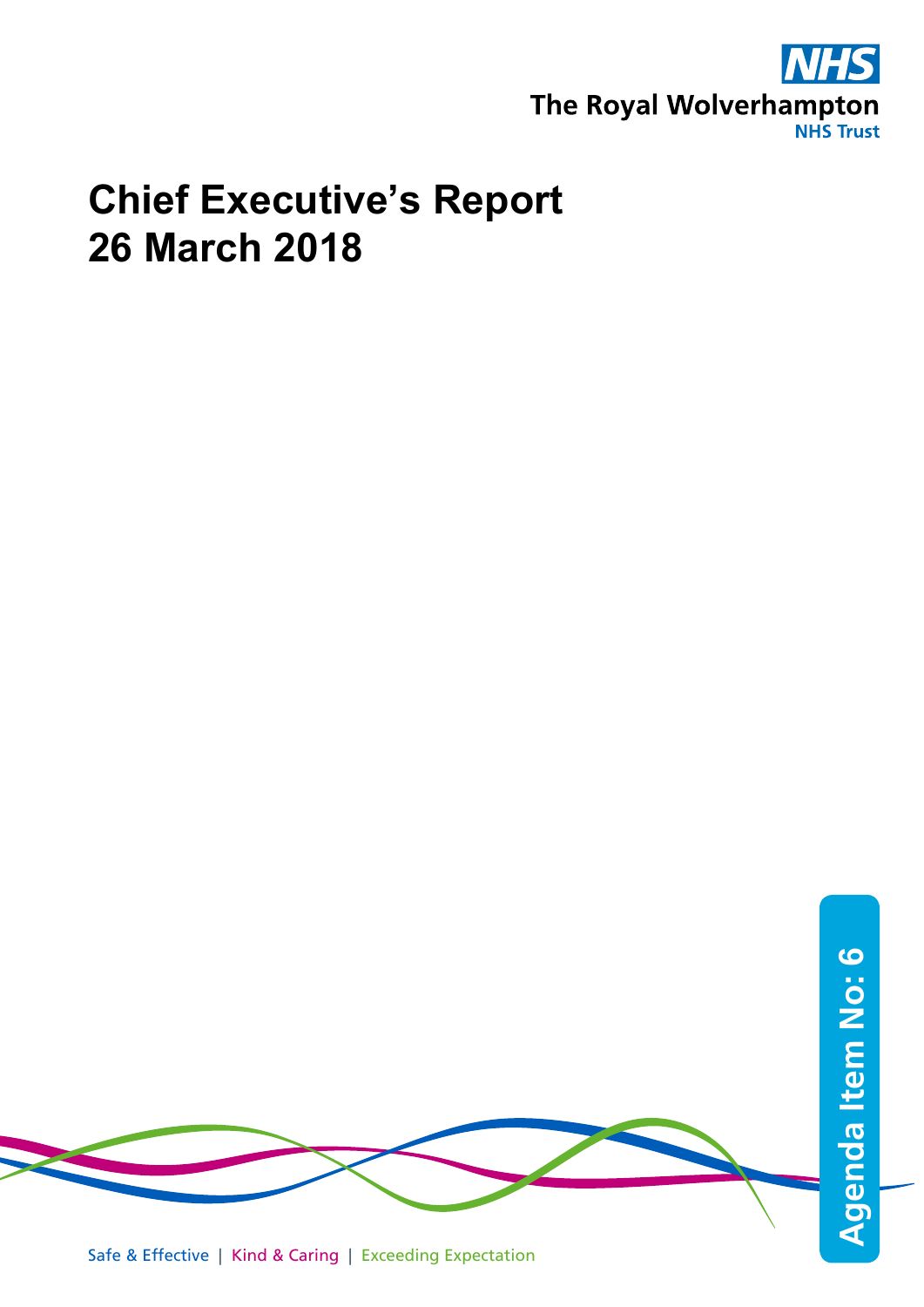**NHS** The Royal Wolverhampton

| <b>JHS Trust</b> |  |
|------------------|--|
|                  |  |
|                  |  |

| <b>Trust Board Report</b>                                      |                                                                                                                                                                                                                                                                                                                                                                                                                                                 |  |
|----------------------------------------------------------------|-------------------------------------------------------------------------------------------------------------------------------------------------------------------------------------------------------------------------------------------------------------------------------------------------------------------------------------------------------------------------------------------------------------------------------------------------|--|
| <b>Meeting Date:</b>                                           | 26 March 2018                                                                                                                                                                                                                                                                                                                                                                                                                                   |  |
| Title:                                                         | <b>Chief Executive's Report</b>                                                                                                                                                                                                                                                                                                                                                                                                                 |  |
| <b>Executive</b><br><b>Summary:</b>                            | This report indicates my involvement in various events, policies recently<br>approved, and consultant appointments.                                                                                                                                                                                                                                                                                                                             |  |
| <b>Action</b><br><b>Requested:</b>                             | <b>Receive and note</b>                                                                                                                                                                                                                                                                                                                                                                                                                         |  |
| For the attention<br>of the Board                              |                                                                                                                                                                                                                                                                                                                                                                                                                                                 |  |
| <b>Assure</b>                                                  | Assurance relating to the appropriate activity of the CEO.<br>٠                                                                                                                                                                                                                                                                                                                                                                                 |  |
| <b>Advise</b>                                                  | None in this report.<br>٠                                                                                                                                                                                                                                                                                                                                                                                                                       |  |
| <b>Alert</b>                                                   | None in this report.<br>$\bullet$                                                                                                                                                                                                                                                                                                                                                                                                               |  |
| <b>Author + Contact</b><br><b>Details:</b>                     | Tel 01902 694294<br>Email keith.wilshere1@nhs.net                                                                                                                                                                                                                                                                                                                                                                                               |  |
| <b>Links to Trust</b><br><b>Strategic</b><br><b>Objectives</b> | 1. Create a culture of compassion, safety and quality<br>2. Proactively seek opportunities to develop our services<br>3. To have an effective and well integrated local health and care system that operates<br>efficiently<br>4. Attract, retain and develop our staff, and improve employee engagement<br>5. Maintain financial health - Appropriate investment to patient services<br>6. Be in the top 25% of all key performance indicators |  |
| <b>Resource</b><br>Implications:                               | None                                                                                                                                                                                                                                                                                                                                                                                                                                            |  |
| <b>CQC Domains</b>                                             | <b>Responsive:</b> services are organised so that they meet people's needs.<br>Well-led: the leadership, management and governance of the organisation make sure it's<br>providing high-quality care that's based around individual needs, that it encourages learning<br>and innovation, and that it promotes an open and fair culture.                                                                                                        |  |
| <b>Equality and</b><br><b>Diversity Impact</b>                 | None in this report.                                                                                                                                                                                                                                                                                                                                                                                                                            |  |
| <b>Risks: BAF/TRR</b>                                          | None in this report.                                                                                                                                                                                                                                                                                                                                                                                                                            |  |
| <b>Public or Private:</b>                                      | Public                                                                                                                                                                                                                                                                                                                                                                                                                                          |  |
| <b>Other formal</b><br>bodies involved:                        | As detailed in the report.                                                                                                                                                                                                                                                                                                                                                                                                                      |  |
| <b>References</b>                                              |                                                                                                                                                                                                                                                                                                                                                                                                                                                 |  |
| <b>NHS</b><br><b>Constitution:</b>                             | In determining this matter, the Board should have regard to the Core<br>principles contained in the Constitution of:<br>Equality of treatment and access to services<br>High standards of excellence and professionalism<br>Service user preferences<br>Cross community working<br><b>Best Value</b>                                                                                                                                            |  |
|                                                                | Accountability through local influence and scrutiny                                                                                                                                                                                                                                                                                                                                                                                             |  |